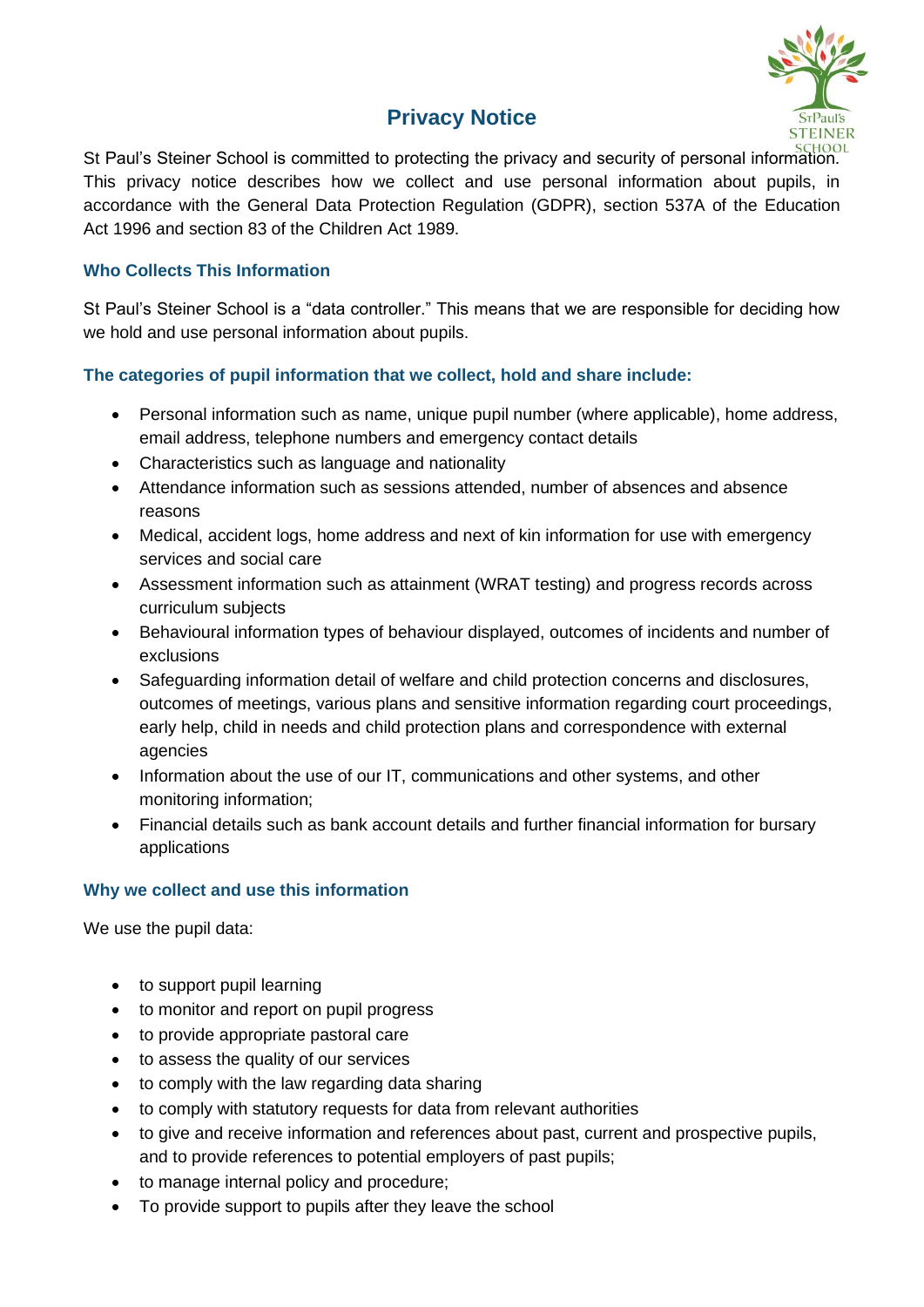# **The Lawful Basis on Which We Use This Information**

We will only use your information when the law allows us to. Most commonly, we will use your information in the following circumstances: -

- Consent: the individual has given clear consent to process their personal data for a specific purpose;
- Contract: the processing is necessary for a contract with the individual;
- Legal obligation: the processing is necessary to comply with the law (not including contractual obligations);
- Vital interests: the processing is necessary to protect someone's life.
- Public task: the processing is necessary to perform a task in the public interest or for official functions, and the task or function has a clear basis in law; and
- The Education Act 1996: for Departmental Censuses 1 time a year. More information can be found at: [https://www.gov.uk/education/data-collection-and-censuses-for-schools.](https://www.gov.uk/education/data-collection-and-censuses-for-schools)

We need some of the categories of information in the list above primarily to allow us to comply with legal obligations. Please note that we may process information without knowledge or consent, where this is require or permitted by law.

# **Collecting pupil information**

Whilst the majority of information you provide to us is mandatory, some of it is provided to us on a voluntary basis. In order to comply with the General Data Protection Regulation, we will inform you whether you are required to provide certain pupil information to us or if you have a choice in this.

How we collect your data:

- We obtain information about you from admissions forms and from your child's previous school. We may also get information from professionals such as doctors and from local authorities.
- We may have information about any family circumstances which might affect your child's welfare or happiness.
- We may need information about any court orders or criminal petitions which relate to you. This is so that we can safeguard the welfare and wellbeing of your child and the other pupils at the School.
- We will process financial information about you in relation to the payment of fees. In some cases we get information about you from documents such as bank statements, benefit statements and other household bills and financial documents relevant to your bursary application.
- With your permission, we may take photographs or videos of you at School events to use in marketing and on the School website. This is to show prospective parents and pupils what we do here and to advertise the School. We may continue to use these photographs and videos after your child has left the School.
- We may send you information to keep you up to date with what is happening at the School. For example, by sending you information about events and activities taking place (including fundraising events) and the School's Friday Flier.
- We may keep details of your address when your child leaves the School so we can send you alumni information.
- We may use information about you if we need this for historical research purposes or for statistical purposes.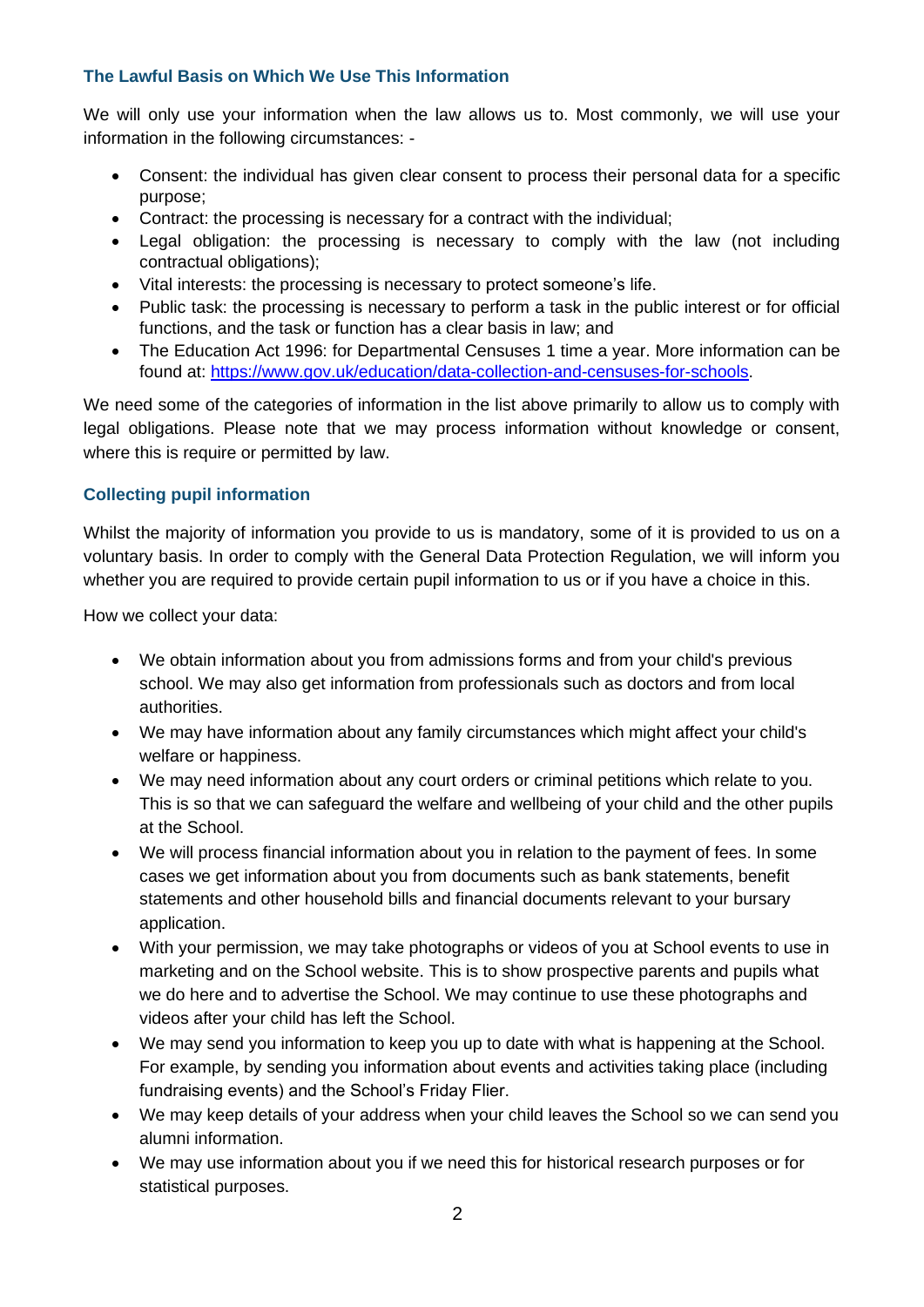It is important that the personal information we hold about you is accurate and current. Please keep us informed if your personal information changes during your working relationship with us.

# **Storing Pupil Data**

The School keep information about pupils on computer systems and sometimes on paper.

Except as required by law, the School only retains information about pupils for as long as necessary in accordance with timeframes imposed by law and our internal policy.

If you require further information about our retention periods, please let the School Administrator Tamara Allen know who can provide you with a copy of our policy.

#### **For how long do we keep your information?**

We keep your information for as long as we need to in order to educate and look after your child. We will keep some information after your child has left the School, for example, so that we can find out what happened if you make a complaint.

In exceptional circumstances we may keep your information for a longer time than usual but we would only do so if we had a good reason and only if we are allowed to do so under data protection law.

We can keep limited information about you for a very long time or even indefinitely if we need this for historical, research or statistical purposes. For example, if we consider the information might be useful if someone wanted to write a book about the School or to be a part of our Alumni.

#### **Security**

We have put in place measures to protect the security of your information (i.e. against it being accidentally lost, used or accessed in an unauthorised way.

#### **Why We Share This Information**

We do not share information about our pupils with anyone without consent unless otherwise required by law.

For example, we share student's data with the DfE on a statutory basis which underpins school funding and educational attainment. To find out more about the data collection requirements placed on us by the DfE please go to https://www.gov.uk/education/data-collection-and-censuses-forschools

## **Sharing Data**

We may need to share your data with third parties where it is necessary. There are strict controls on who can see your information. We will not share your data if you have advised us that you do not want it shared unless it's the only way we can make sure you stay safe and healthy or we are legally required to do so.

We share pupil information with statutory services in order to safeguard and promote the welfare of children in line with Department for Education (DfE) statutory guidance Working Together to Safeguard Children, 2015 and Keeping Children Safe in Education, 2016.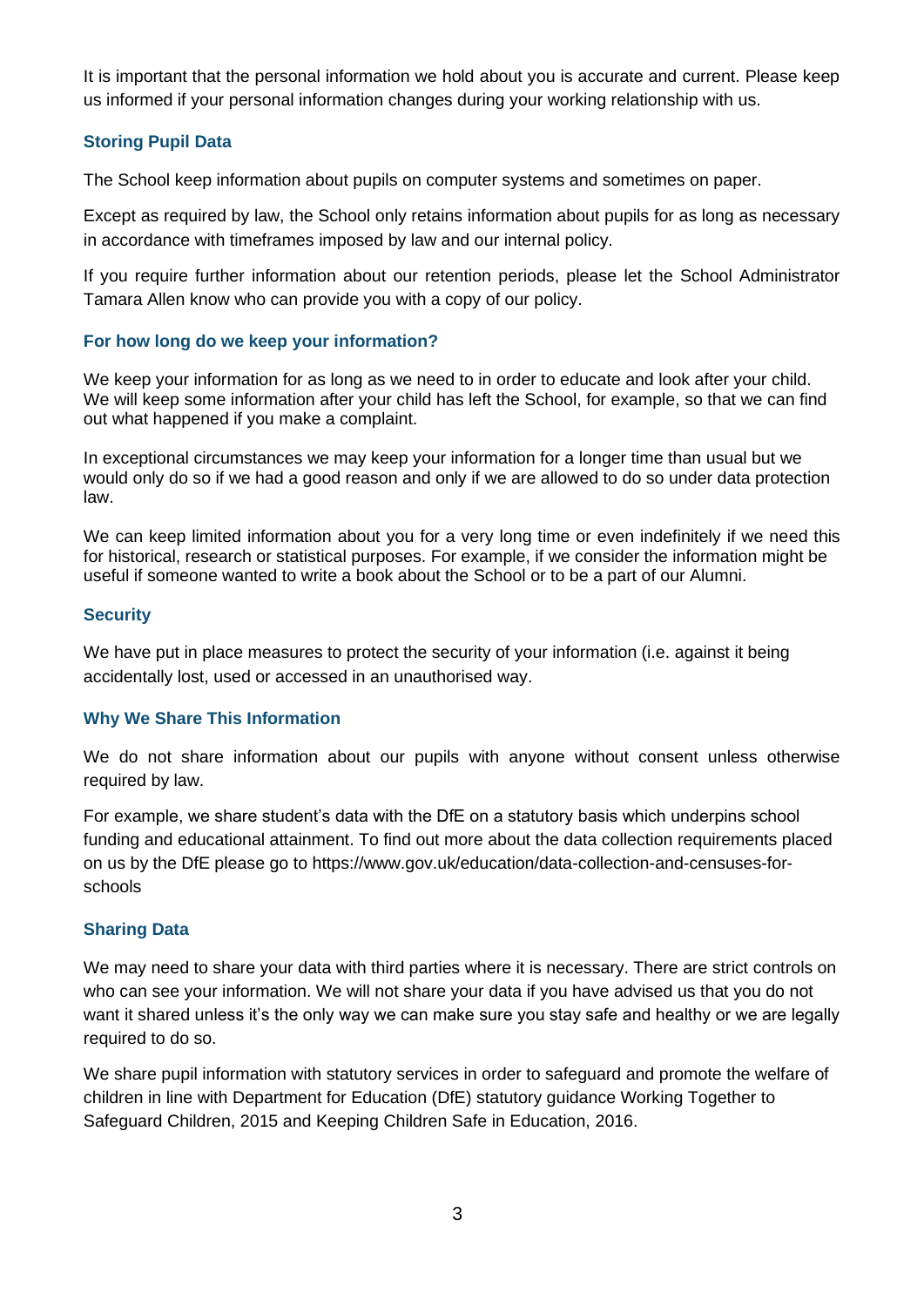We share pupil information with: -

- the Department for Education (DfE) on a statutory basis under section 3 of The Education (Information About Individual Pupils) (England) Regulations 2013;
- Ofsted;
- Other Schools that pupils have attended/will attend;
- NHS;
- Welfare services (such as social services);
- Law enforcement officials such as police, HMRC;
- Local Authority Designated Officer;
- Professional advisors such as lawyers and consultants;
- Support services (including insurance, IT support, information security); and
- The Local Authority
- Debt recovery agents

Information will be provided to those agencies securely or anonymised where possible.

The recipient of the information will be bound by confidentiality obligations; we require them to respect the security of your data and to treat it in accordance with the law.

We may transfer your personal information outside the EU in limited circumstances and only if strictly necessary. If we do, you can expect a similar degree of protection in respect of your personal information.

#### **The National Pupil Database (NPD)**

The NPD is owned and managed by the Department for Education and contains information about pupils in schools in England. It provides invaluable evidence on educational performance to inform independent research, as well as studies commissioned by the Department. It is held in electronic format for statistical purposes. This information is securely collected from a range of sources including schools, local authorities and awarding bodies.

To be granted access to pupil information, organisations must comply with strict terms and conditions covering the confidentiality and handling of the data, security arrangements and retention and use of the data.

For more information about the department's data sharing process, please visit: <https://www.gov.uk/data-protection-how-we-collect-and-share-research-data>

For information about which organisations the department has provided pupil information, (and for which project), please visit the following website: <https://www.gov.uk/government/publications/national-pupil-database-requests-received>

To contact DfE:<https://www.gov.uk/contact-dfe>

#### **Requesting Access to Your Personal Data**

Under data protection legislation, parents and pupils have the right to request access to information about them that we hold. To make a request for your personal information or be given access to your child's education record, contact Tamara Allen, Administration Manager, who will make the request to the Board of Trustees.

You also have the right to: -